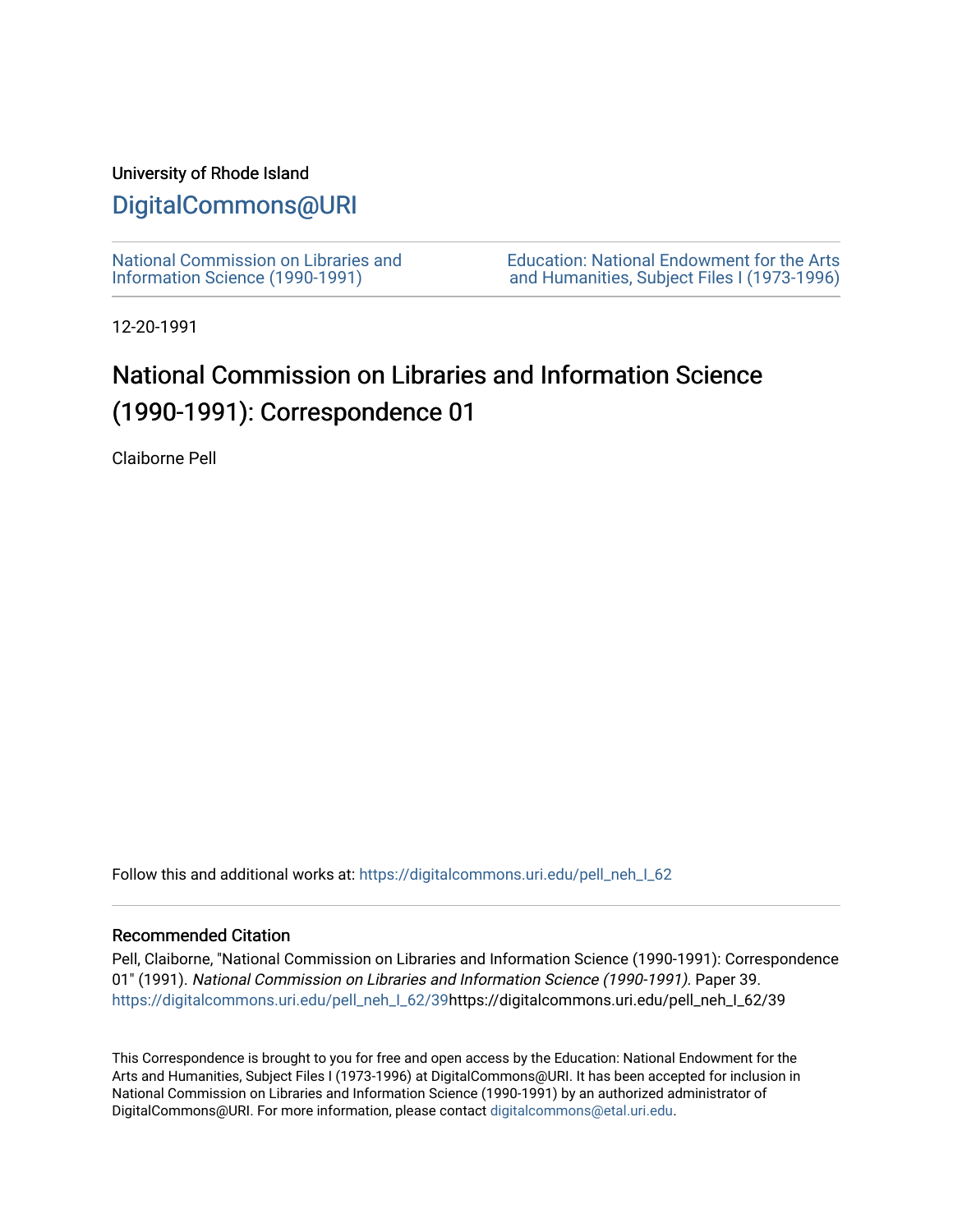December 20, 1991

The President The White House 1600 Pennsylvania Avenue N.W. Washington, D.C. 20500

Dear Mr. President:

I am writing to nominate Mr. Robert Lee Chartrand for membership on the National Commission on Libraries and Information Sciences.

Mr. Chartrand served for many years as the Senior Specialist in Information Policy and Technology for the Congressional Research Service of the Library of Congress, in which capacity he became nationally known as an authority on the implications of the electronic age for libraries and information processing.

He has served as a special consultant to the Executive Office of the President for the Ford, Carter and Reagan Administrations, and earlier in his career served in the intelligence community as well as in the information industry.

Mr. Chartrand served, as a Presidential appointee, on the Advisory Committee for the 1979 White House Conference on Library and Information Services, and also served as senior advisor to the Executive Director of the 1991 White House Conference.

He is the author or editor of a number of books and Congressional studies, including Critical Issues in the Informytion Age and The Congress and Information Technology. In recognition of his achievements, he has been awarded a number of citations and fellowships. He also has held a number of academic appointments and consultancies.

Mr. Chartrand is clearly qualified to serve as a member of the National Commission on Libraries and Information Science and I am happy to suggest his appointment.

Sincerely,

Claiborne Pell